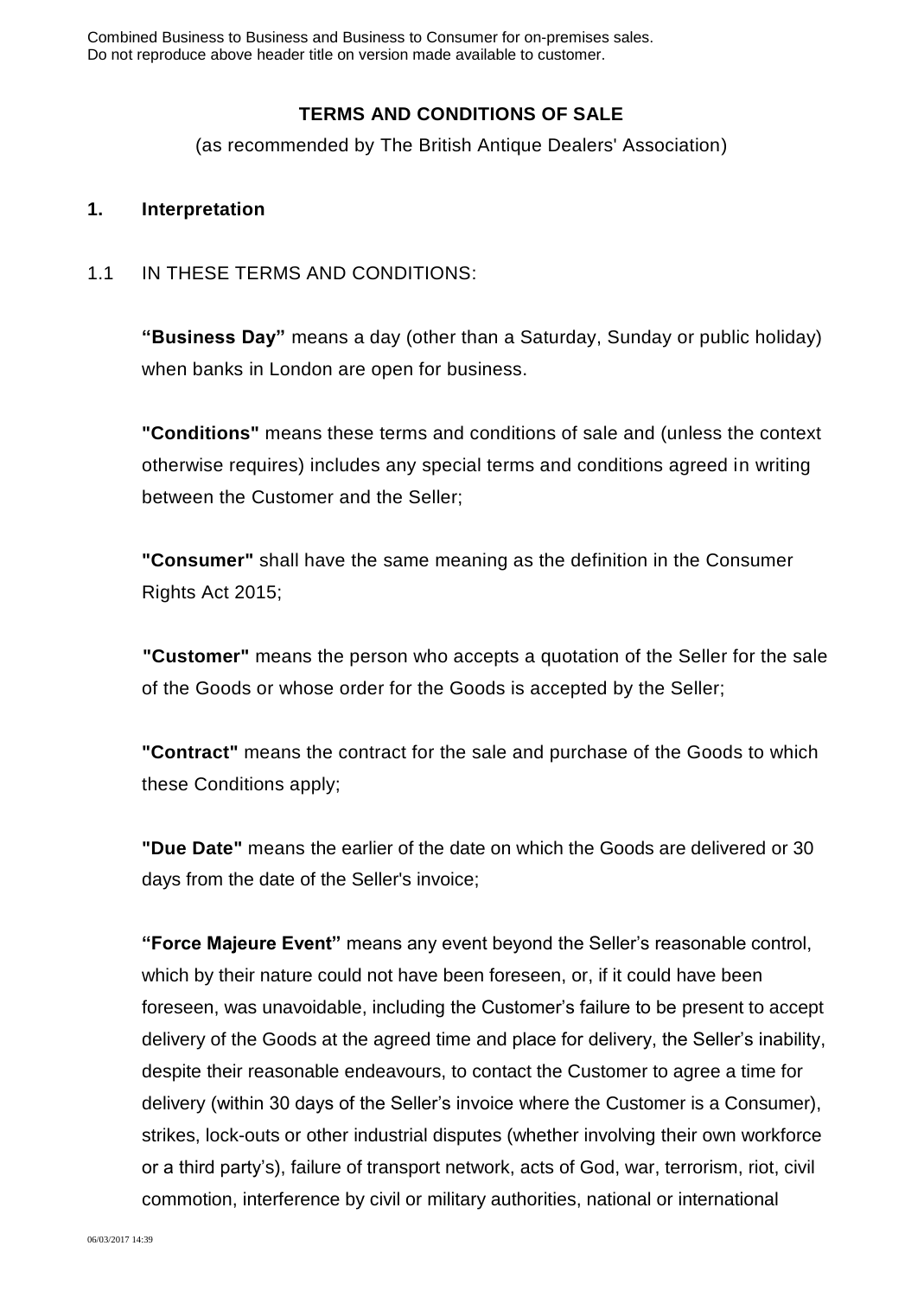calamity, armed conflict, malicious damage, breakdown of plant or machinery, nuclear, chemical or biological contamination, sonic boom, explosions, collapse of building structures, fires, floods, storms, earthquakes, loss at sea, epidemics or similar events, natural disasters or extreme adverse weather conditions, or default of suppliers or subcontractors.

**"Goods"** means the antique(s) and/or work(s) of art which the Seller is to supply in accordance with these Conditions;

**"Purchase Price"** means the price of the Goods together with any applicable value added tax and Transport Costs;

**"Seller"** means Christopher Buck Antiques LTD;

**"Transport Costs"** means charges for transport, packaging and insurance, unless the Customer is a Consumer in which case Transport Costs will not include charges for insurance;

**"Writing"** includes physical documentation, facsimile transmission and email but does not include text messages sent by mobile phone or similar apparatus.

- 1.2 Any reference in these Conditions to any provision of a statute shall be construed as a reference to that provision as amended, re-enacted or extended at the relevant time.
- 1.3 The headings in these Conditions are for convenience only and shall not affect their interpretation.

### **2. Basis of the Sale**

- 2.1 These Conditions shall apply to the Contract and govern the Contract to the exclusion of any other terms and conditions which the Customer may purport to apply under any purchase order, confirmation of order or similar document.
- 2.2 All orders for Goods shall be deemed to be an offer by the Customer to purchase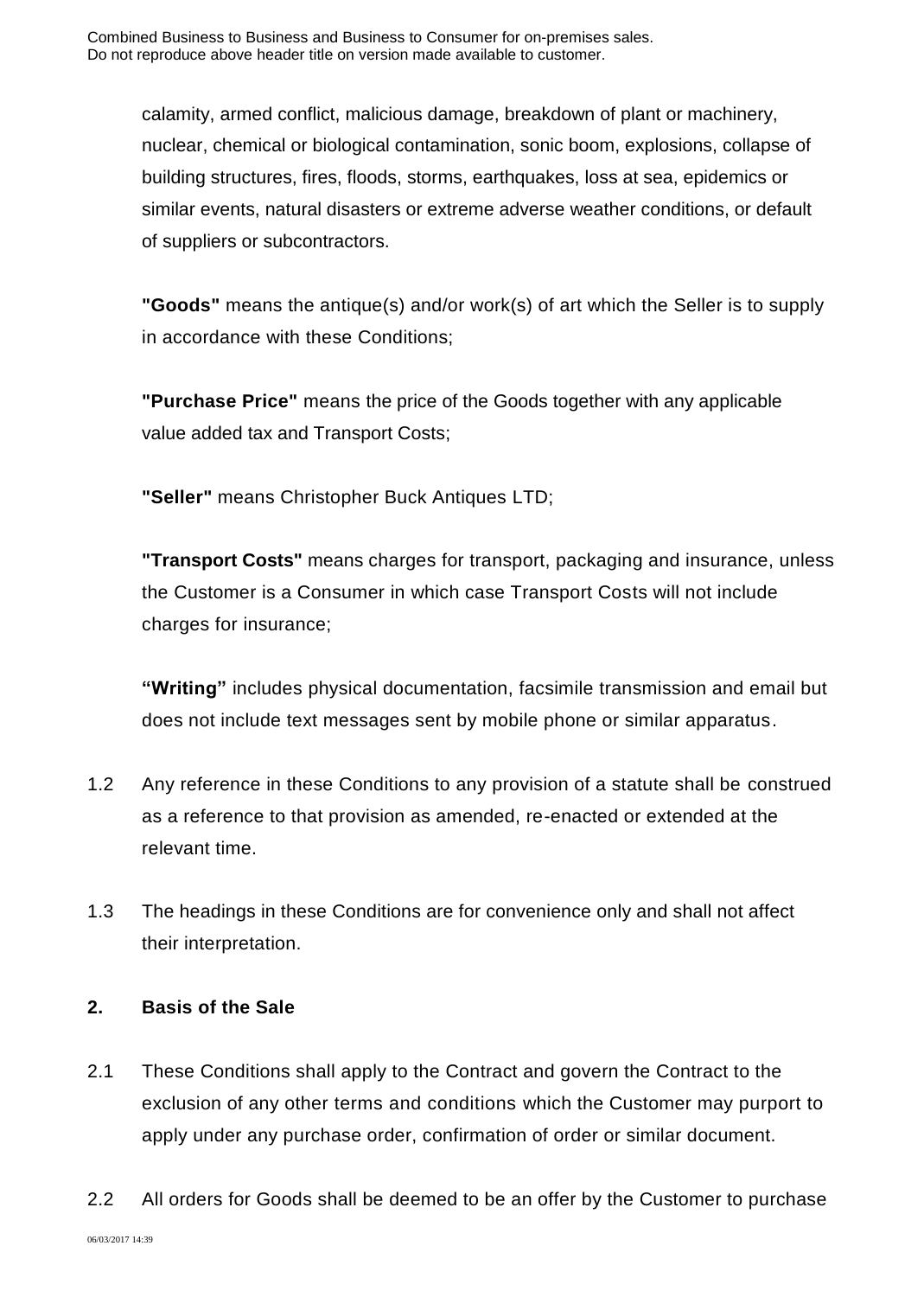Goods pursuant to these Conditions.

- 2.3 No variation to these Conditions shall be binding unless agreed in Writing by the Seller.
- 2.4 The Seller's employees or agents are not authorised to make any representations concerning the Goods unless confirmed by the Seller in Writing. In entering into the Contract the Customer acknowledges that they do not rely on, and waive any claim for breach of, any such representations which are not so confirmed. In respect of such written representations please see clause 9 below.
- 2.5 Any typographical, clerical or other error or omission in any quotation, price list, acceptance of offer, invoice or other document or information issued by the Seller shall be subject to correction without any liability on the part of the Seller.
- 2.6 The Contract is formed when the Customer accepts the Seller's quotation for the Goods or the Seller accepts the Customer's order of the Goods.

#### **3. Orders**

- 3.1 No order submitted by the Customer shall be deemed to be accepted by the Seller unless and until confirmed in Writing by the Seller's authorised representative.
- 3.2 No order which has been accepted by the Seller may be cancelled by the Customer except with the agreement in Writing of the Seller and unless the Customer is a Consumer, the Customer shall indemnify the Seller in full against all loss (including loss of profit), costs, damages, charges and expenses incurred by the Seller as a result of cancellation.

#### **4. Price of the Goods**

4.1 The price of the Goods shall be the price agreed between the Customer and Seller as set out in the invoice.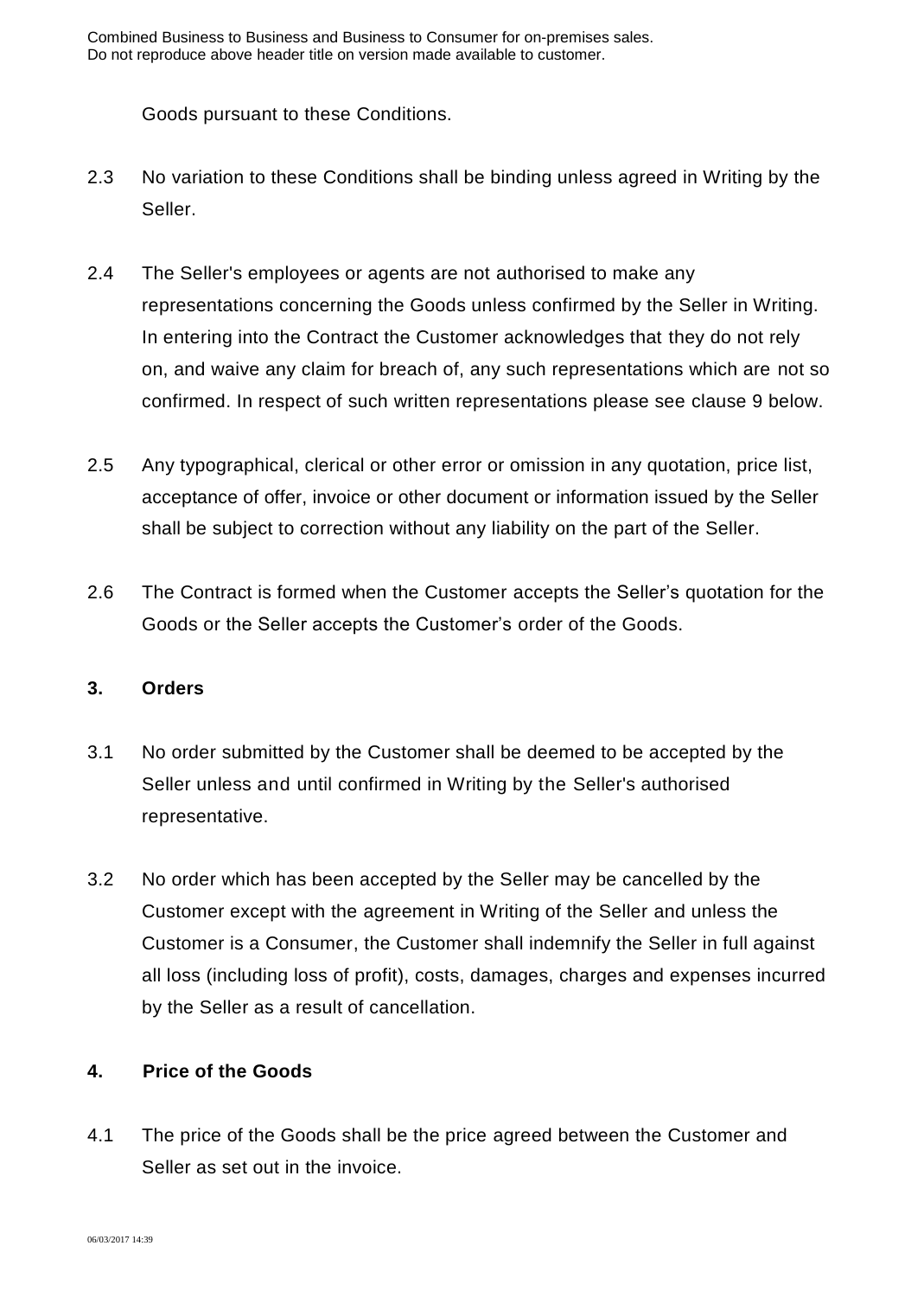4.2 Except as otherwise stated under the terms of any quotation or in any price list of the Seller, all prices are given by the Seller on the basis of delivery to the Customer at the Seller's premises and, where the Seller agrees to deliver the Goods otherwise than at the Seller's premises, the Customer shall be liable to pay the Seller's Transport Costs unless the Customer is a Consumer in which case Transport Costs will not include charges for insurance. For export sales see also clause 10 below.

#### **5. Terms of Payment**

- 5.1 The Customer shall pay the Purchase Price on the Due Date unless agreed otherwise. If payment by cheque is accepted that acceptance is conditional upon payment in full on first presentation. The time of payment shall be of the essence of the Contract. Receipts for payment will be issued only upon request.
- 5.2 If the Customer fails to make any payment of the Purchase Price in full on the Due Date then, without prejudice to any other right or remedy available to the Seller, the Seller shall be entitled:
	- 5.2.1 to rescind the Contract, repossess the Goods and, unless the Customer is a Consumer, claim damages for any loss the Seller has suffered; or suspend any further deliveries to the Customer; or
	- 5.2.2 where the Seller decides not to exercise their right under 5.2.1 to appropriate any payment made by the Customer to the Goods (or goods supplied under any other contract between the Customer and the Seller) as the Seller deems fit; and
	- 5.2.3 to charge the Customer interest (both before and after any judgment) on the amount unpaid, at the rate of two per cent per annum above Barclays Bank Plc's base rate from the Due Date, until payment in full is made (a part of the month being treated as a full month for the purpose of calculating interest).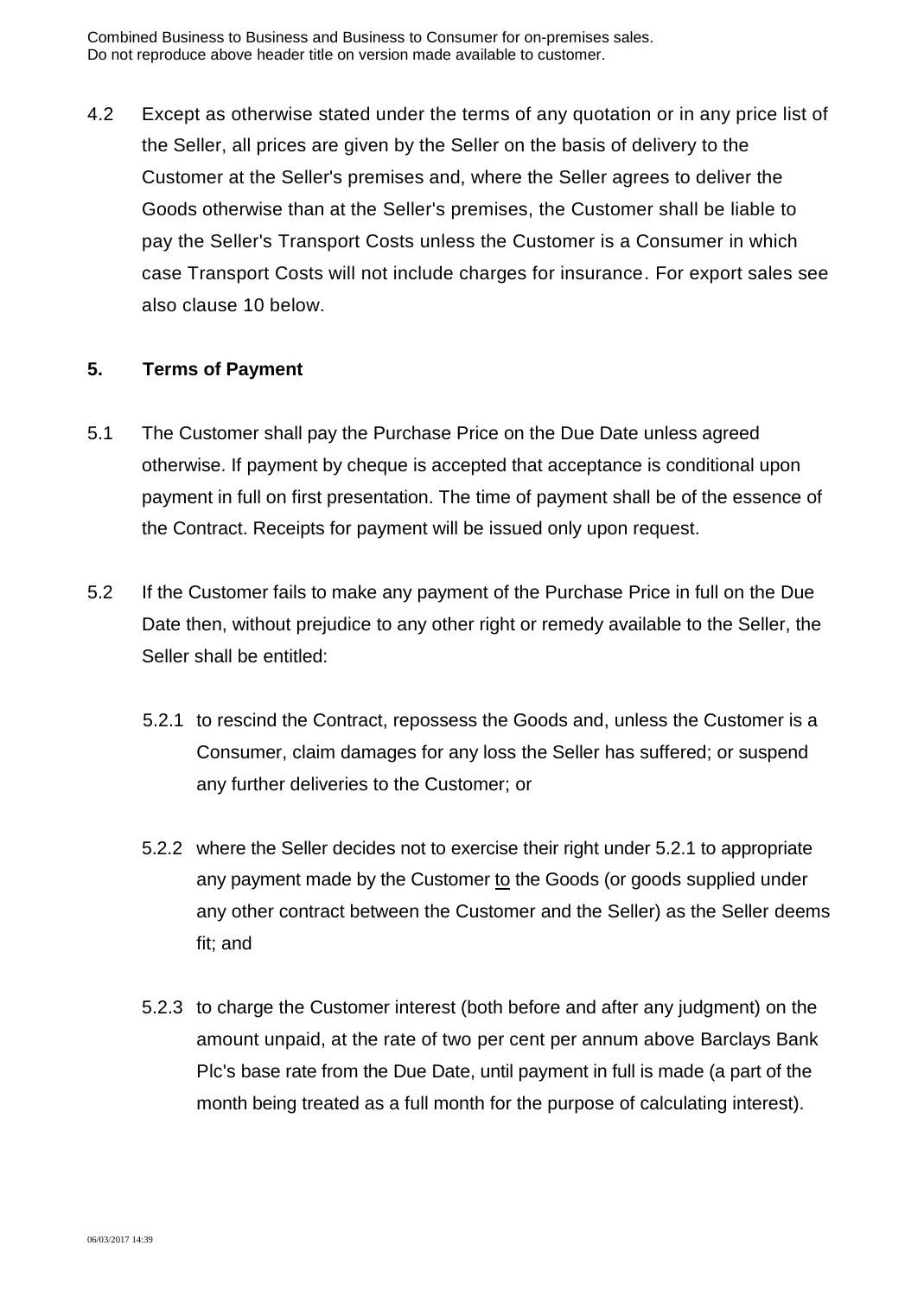#### **6. Set-Off**

The Customer is not entitled to set-off against any sums payable to the Seller in respect of the Goods any monies allegedly or actually owing by the Seller to the Customer. The Purchase Price payable is payable in full in all circumstances.

#### **7. Delivery**

- 7.1 Delivery of the Goods shall be made to the Customer at the Seller's premises at any time after the Seller has given notice in Writing to the Customer that the Goods are ready for collection or, if some other place for delivery is agreed by the Seller, by the Seller delivering the Goods to that place.
- 7.2 Any dates or periods quoted for delivery of the Goods are approximate only, unless the Customer is a Consumer, in which case the dates or periods for delivery must also fall within time limits (if any) stipulated by law. The Seller shall not be liable for any delay in delivery of the Goods howsoever caused, unless the Customer is a Consumer. Time for delivery shall not be of the essence, therefore late delivery of the Goods will not have the effect of an immediate option to terminate the Contract, unless the Customer and Seller have agreed that time for delivery would be of the essence. The Seller shall not be liable for any failure or delay in delivering the Goods to the extent that such failure or delay is caused by a Force Majeure Event. The Goods may be delivered by the Seller in advance of the quoted Delivery Date upon giving reasonable notice to the Customer.
- 7.3 If the Seller fails to deliver the Goods for any reason, the Seller's liability shall be limited to the Purchase Price of the Goods, unless the Customer is a Consumer. This limit represents the Seller's total liability for any losses in connection with or arising out of the Contract and the Customer's attention is specifically drawn to the fact that no consequential loss of any kind is recoverable. All liability is excluded except in respect of death or personal injury caused by the Seller's negligence.
- 7.4 Where the Goods are to be delivered in instalments, any failure by the Seller to deliver any one or more of the instalments in accordance with these Conditions or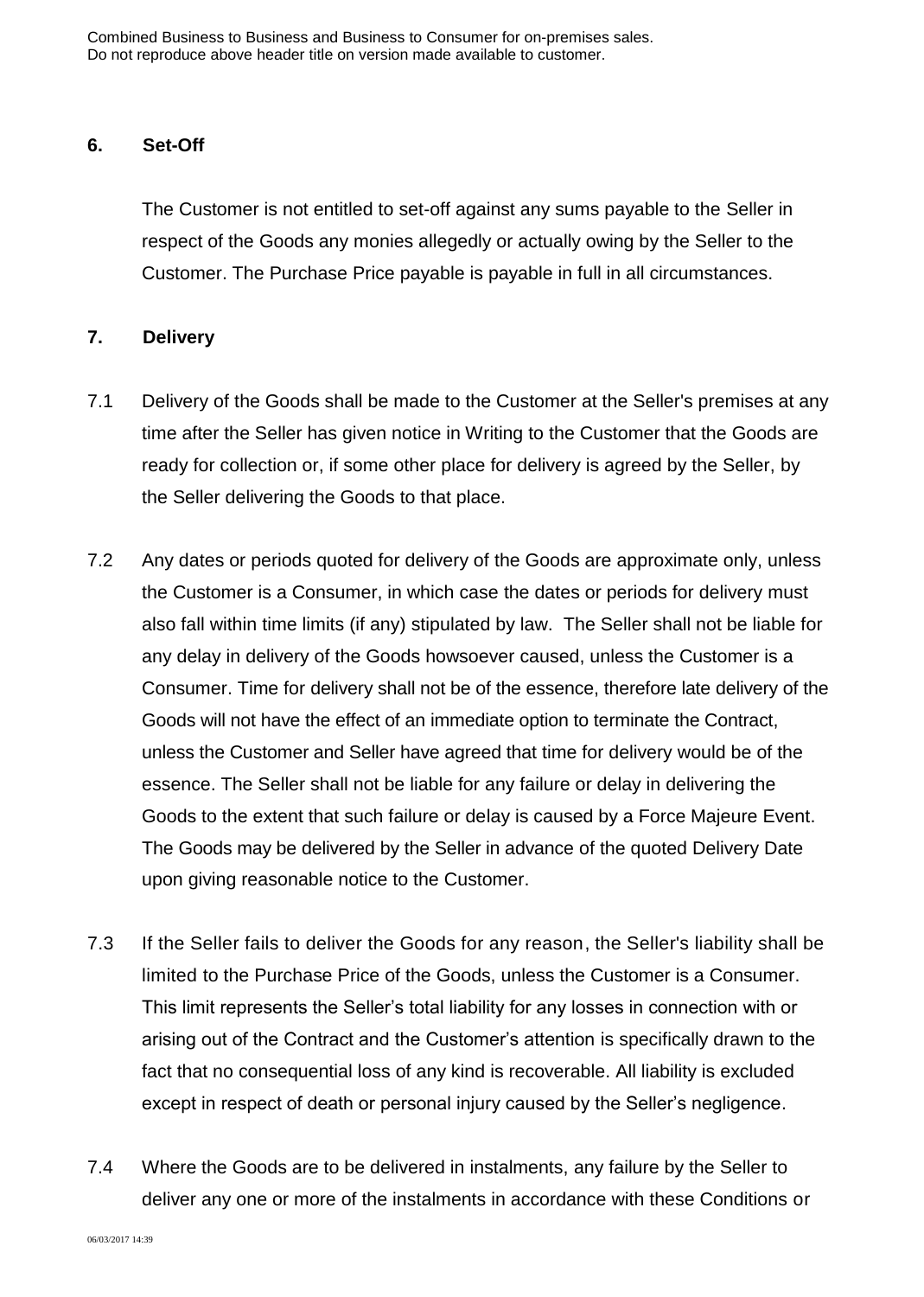any claim by the Customer in respect of any one or more instalments shall not entitle the Customer to treat the Contract as a whole as repudiated.

- 7.5 If the Customer fails to take delivery of the Goods or fails to give the Seller adequate delivery instructions at the time stated for delivery (otherwise than by reason of any cause beyond the Customer's reasonable control or by reason of the Seller's fault) then, without prejudice to any other right or remedy available to the Seller, the Seller may:
	- 7.5.1 store the Goods until actual delivery and charge the Customer for the reasonable costs (including insurance, unless the Customer is a Consumer) of storage; or
	- 7.5.2 sell the Goods at the best price readily obtainable and (after deducting all reasonable storage and selling expenses) account to the Customer for the excess over the price under the Contract or charge the Customer for any shortfall below the price under the Contract.

#### 8. **Risk and Title**

- 8.1 Unless otherwise agreed in Writing, risk of damage to or loss of the Goods shall pass to the Customer:
	- 8.1.1 in the case of Goods to be delivered at the Seller's premises, on the earlier of the Customer (or a person acting on their behalf) collecting the Goods or at 6pm (GMT) on the seventh day following the Seller giving the Customer notice in Writing that the Goods are available for collection; or
	- 8.1.2 in the case of Goods to be delivered otherwise than at the Seller's premises, at the time of delivery or, if the Customer wrongfully fails to take delivery of the Goods, the time when the Seller has tendered delivery of the Goods;

in either case, unless the Customer is a Consumer.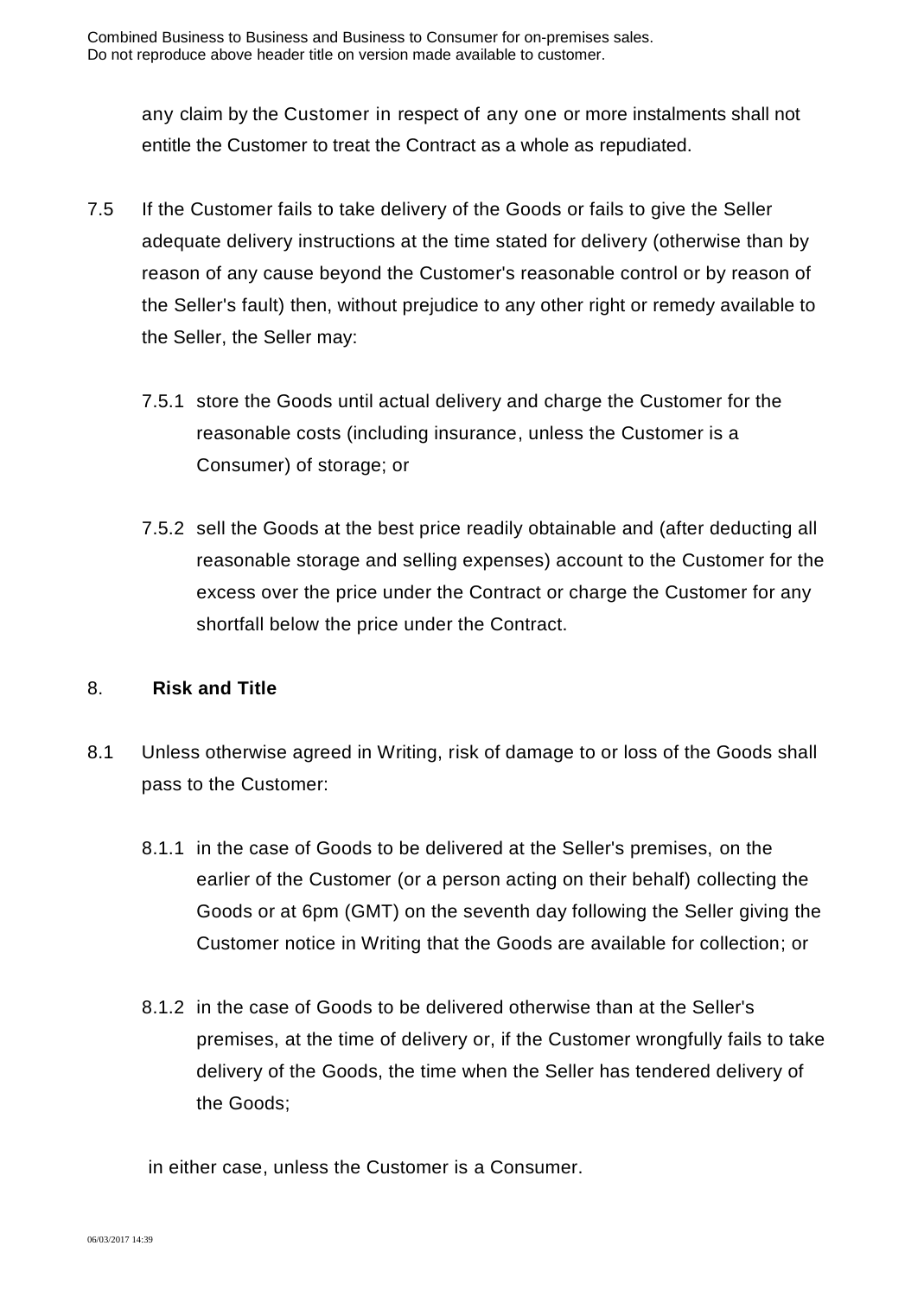- 8.2 Notwithstanding delivery, the passing of risk, and any other relevant provision of these Conditions, title in the Goods shall not pass to the Customer until the Seller has received payment of the Purchase Price in full, in cash or cleared funds.
- 8.3 Where the Seller has exercised their right under clause 5.2.2 to appropriate any payment made by the Customer to the Goods (or goods supplied under any other contract between the Customer and the Seller) as the Seller deems fit, title in the Goods shall not pass to the Customer until the Seller has received payment of the Purchase Price in full, in cash or cleared funds, for the Goods. For the avoidance of doubt, where the Goods under the Contract comprise several items, title in each such item shall not pass to the Customer until the Seller has received payment of the full Purchase Price for the Goods, in cash or cleared funds.
- 8.4 Until such time as title in the Goods passes to the Customer, the Customer shall hold the Goods as the Seller's fiduciary agent and bailee.
- 8.5 Until such time as the title in the Goods pass to the Customer:
	- 8.5.1 the Seller shall be entitled to rescind the Contract, repossess the Goods and claim damages for any loss they have suffered; or suspend any further deliveries to the Customer;
	- 8.5.2 the Customer will retain possession of the Goods, neither sell nor transfer to any other person nor dispose of any interest in the Goods, and insure them for not less than the Purchase Price;
	- 8.5.3 if the Goods consists of more than one item the Customer will keep those items together;
	- 8.5.4 the Customer will ensure that any identifying marks showing that the Seller owns the Goods are clearly displayed on the Goods;
	- 8.5.5 the Goods should be stored separately from other property, at no cost to the Seller; and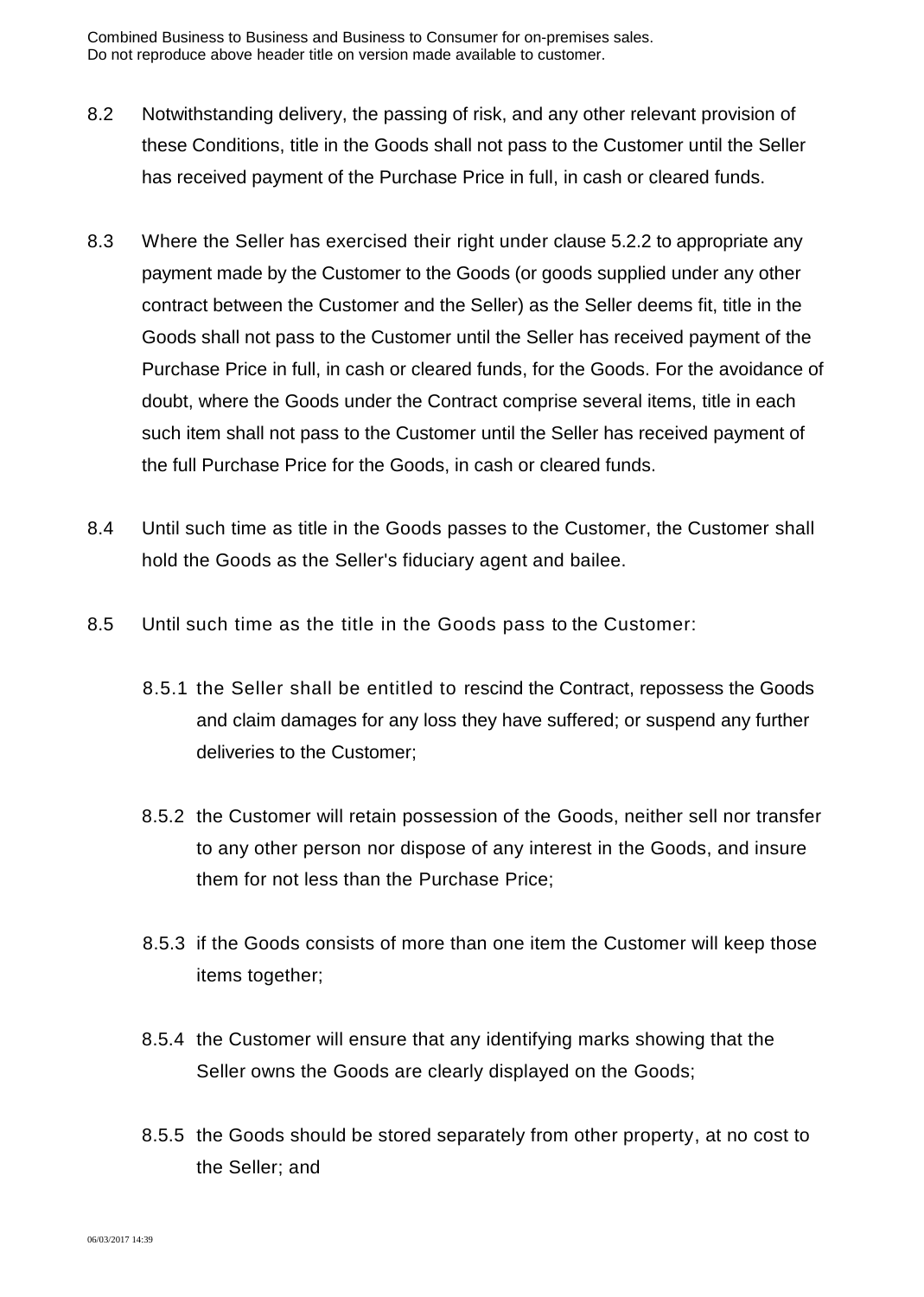8.5.6 the Customer shall not carry out any work to the Goods and ensure that the Goods are kept in the same condition as upon delivery and shall not carry out works of restoration or repair on the Goods.

#### **9. Warranties and Liability**

- 9.1 Save as expressly provided in these Conditions, all warranties, conditions or other terms implied by statute or common law are excluded to the fullest extent permitted by law.
- 9.2 Any representation or statement by the Seller as to the authorship, origin, date, age medium, attribution, genuineness, provenance or condition is a statement of opinion only based on the generally accepted opinion of scholars and experts current at or about the time of sale, and no warranty is given by the Seller in respect thereof. The Seller does not accept any liability in the event that, after the Contract is made, there is a change in such generally accepted opinion.
- 9.3 Goods are sold with all faults and imperfections and the Customer should satisfy themselves by inspection as to their condition and otherwise and rely on their own judgment. Goods are not warranted fit for any particular purpose, unless the Customer is a Consumer who makes clear the purpose for which the Goods are intended and the Seller sells the Goods to the Customer on that basis and with knowledge of the intended purpose. The Customer should satisfy themselves as to the suitability of the Goods for any intended purpose. The Seller will not be responsible for any subsequent deterioration of the Goods, howsoever occasioned, after the Contract has been entered.
- 9.4 Except in respect of death or personal injury caused by the Seller's negligence, the Seller shall not be liable to the Customer by reason of any representation or any implied warranty, condition or other term or any duty at common law or under the express terms of the Contract, for any consequential loss or damage (whether for loss or profit or otherwise howsoever), costs, expenses or other claims for consequential compensation whatsoever (and whether caused by the negligence of the Seller, its employees or agents or otherwise) which arise out of or in connection with the supply of the Goods or their use or resale by the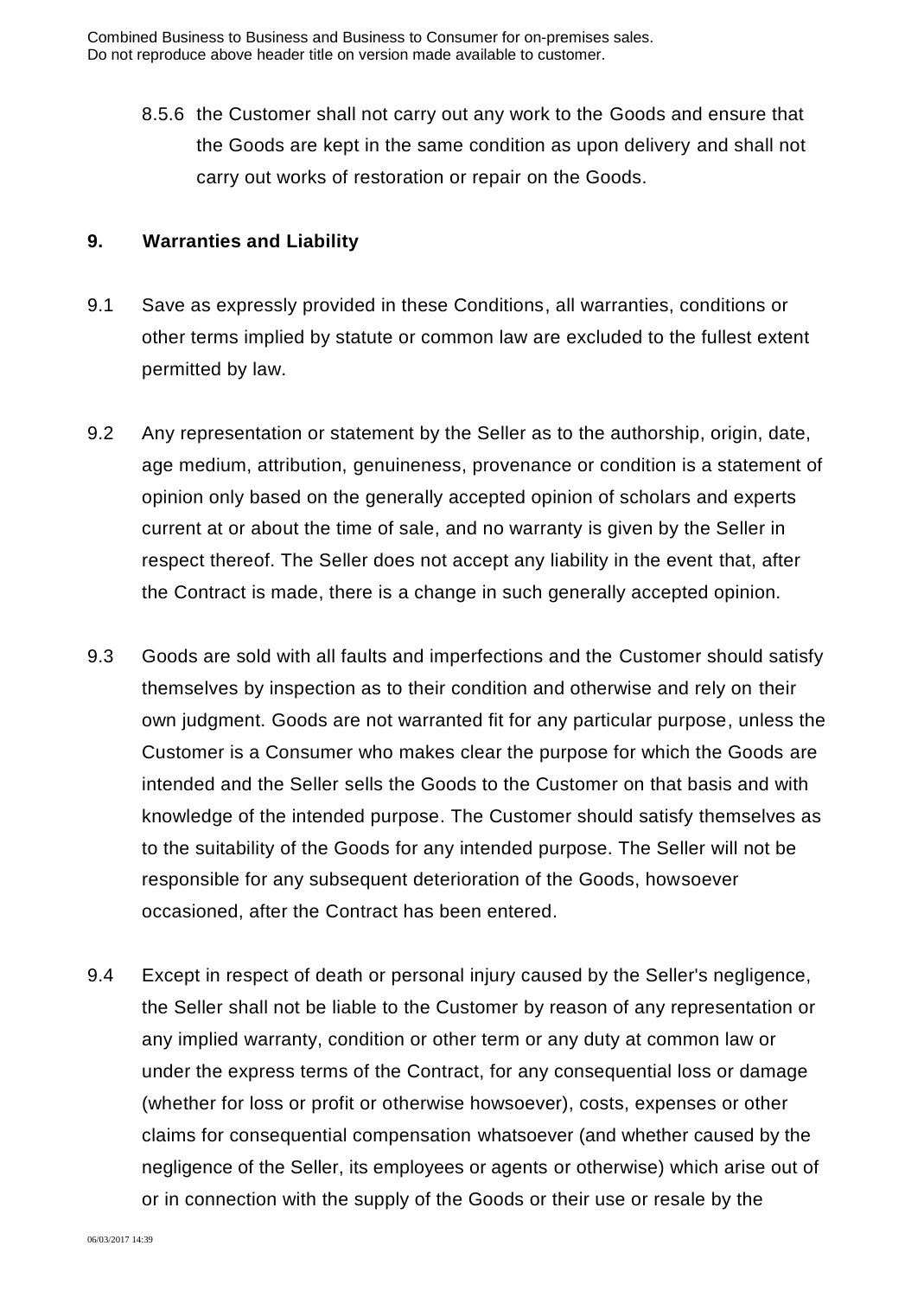Customer, except as expressly provided in these Conditions. Unless the Customer is a Consumer, the liability of the Seller shall not in any circumstances exceed the Purchase Price of the Goods.

## **10. Export Terms**

- 10.1 Where the Goods are to be exported from the United Kingdom, the provisions of this clause 10 shall (subject to any special terms agreed in writing between the Customer and the Seller) apply notwithstanding any other provision of these Conditions.
- 10.2 The Customer shall be responsible for complying with all legislation and regulations governing the export from the United Kingdom or the importation into the country of destination of the Goods, including obtaining any necessary export licence or permit and for the payment of any duties thereon. This clause shall apply notwithstanding the Seller agreeing to make the necessary arrangements for export and delivery abroad. It shall be the Customer's obligation to provide the Seller with all relevant documents no later than seven days prior to the proposed date of shipment. Any and all costs of obtaining a licence will be the responsibility of the Customer.
- 10.3 Where the Customer has indicated that the Goods are intended for export, the Customer will be charged for all value added tax due (if any) if the Goods are not subsequently exported in accordance with the rules and requirements of HM Revenue and Customs.
- 10.4 If, because of the intention to export the Goods, the supply of the Goods is zero rated or not subject to value added tax the Customer shall take all necessary steps to export the Goods within the time limits and in accordance with the requirements of HM Revenue and Customs and shall notify HM Revenue and Customs of the export. The Customer shall indemnify the Seller against any claims made against the Seller for value added tax or other expenses or penalties charged by HM Revenue and Customs because of the Customer's failure to observe the said requirements.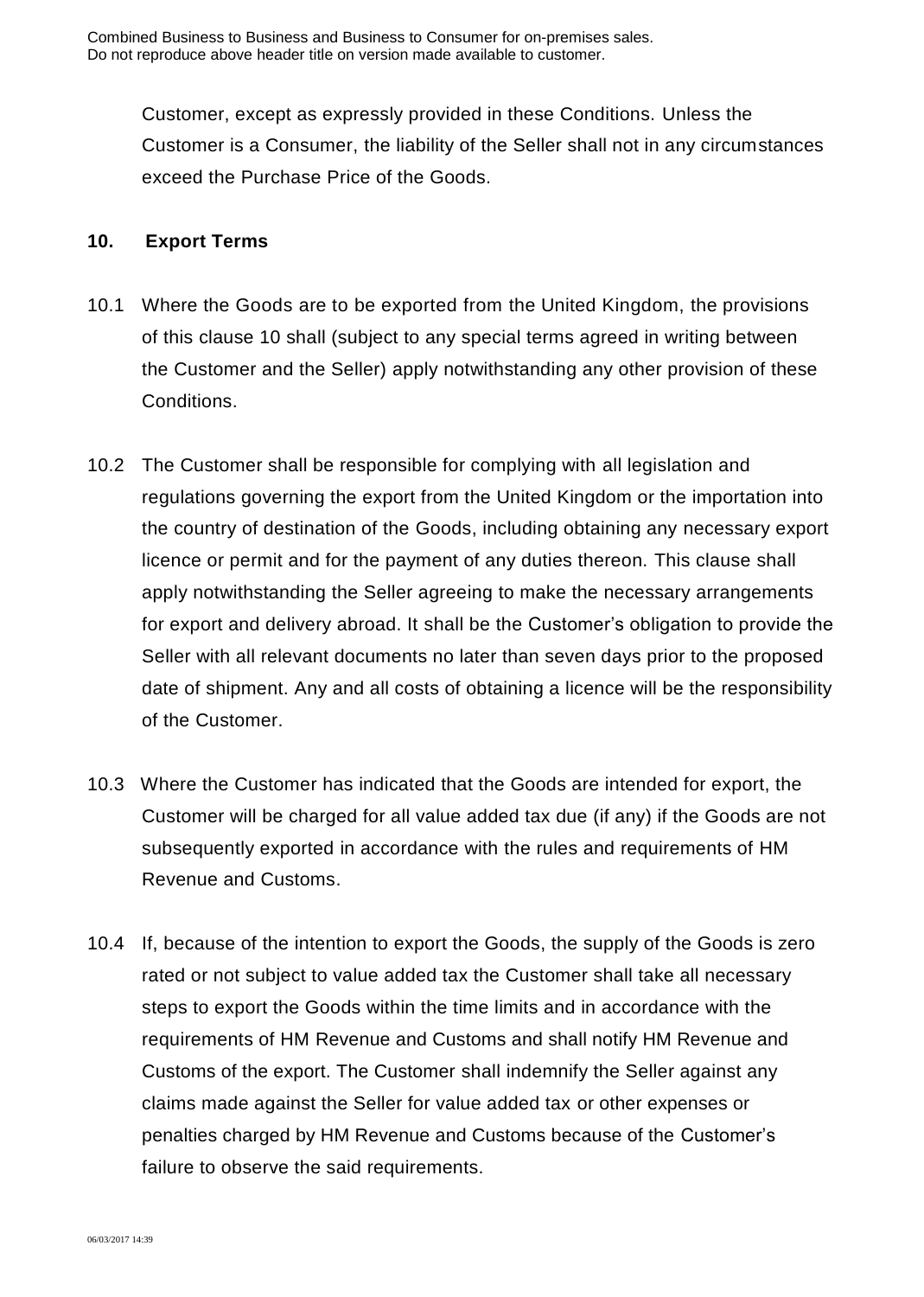10.5 Unless otherwise agreed in Writing by the Seller, the sale of the Goods shall not be conditional on obtaining an export licence. Failure or delay in obtaining a licence will not constitute a basis to cancel a purchase or delay payment for the Goods or any costs incurred in obtaining a licence. Obtaining any necessary licence shall be the responsibility of the Customer.

#### **11. Commission**

If the Customer has authorised, or it reasonably appears to the Seller that the Customer has authorised, any third party to negotiate with the Seller in respect of the purchase, the Seller may pay to that third party a reasonable commission in accordance with normal business practice.

#### **12. Copyright**

Where the copyright of any images or other materials produced for the sale of the Goods subsists in the Seller, any such images or other materials shall not be used by the Customer without obtaining the prior consent of the Seller in writing, and the Seller shall continue to have the right to use such images or materials after the sale of the Goods. No representations or warranties, express or implied, are given such that, in acquiring the Goods, the Customer will acquire any copyright or any rights of reproduction in the Goods.

#### **13. Artist's Resale Right (Droit De Suite)**

Where the Contract is one for the sale of Goods to which the artist's resale right applies (as set out in the Artist's Resale Right Regulations 2006, as amended from time to time (**"**ARRR 2006**"**)), the Seller reserves the right, irrespective of the provisions of the ARRR 2006 concerning liability, to charge the Customer an amount equal to any royalty which becomes due pursuant to the ARRR 2006 ("ARR Royalty"). The Seller will pay over this sum received from the Customer to a collecting society representing the artist. Pursuant to the ARRR 2006, where the Customer, but not the Seller, is represented by an agent acting in the course of business dealing in works of art and purchasing the Goods on behalf of the Customer the agent shall be jointly and severally liable with the Seller to pay to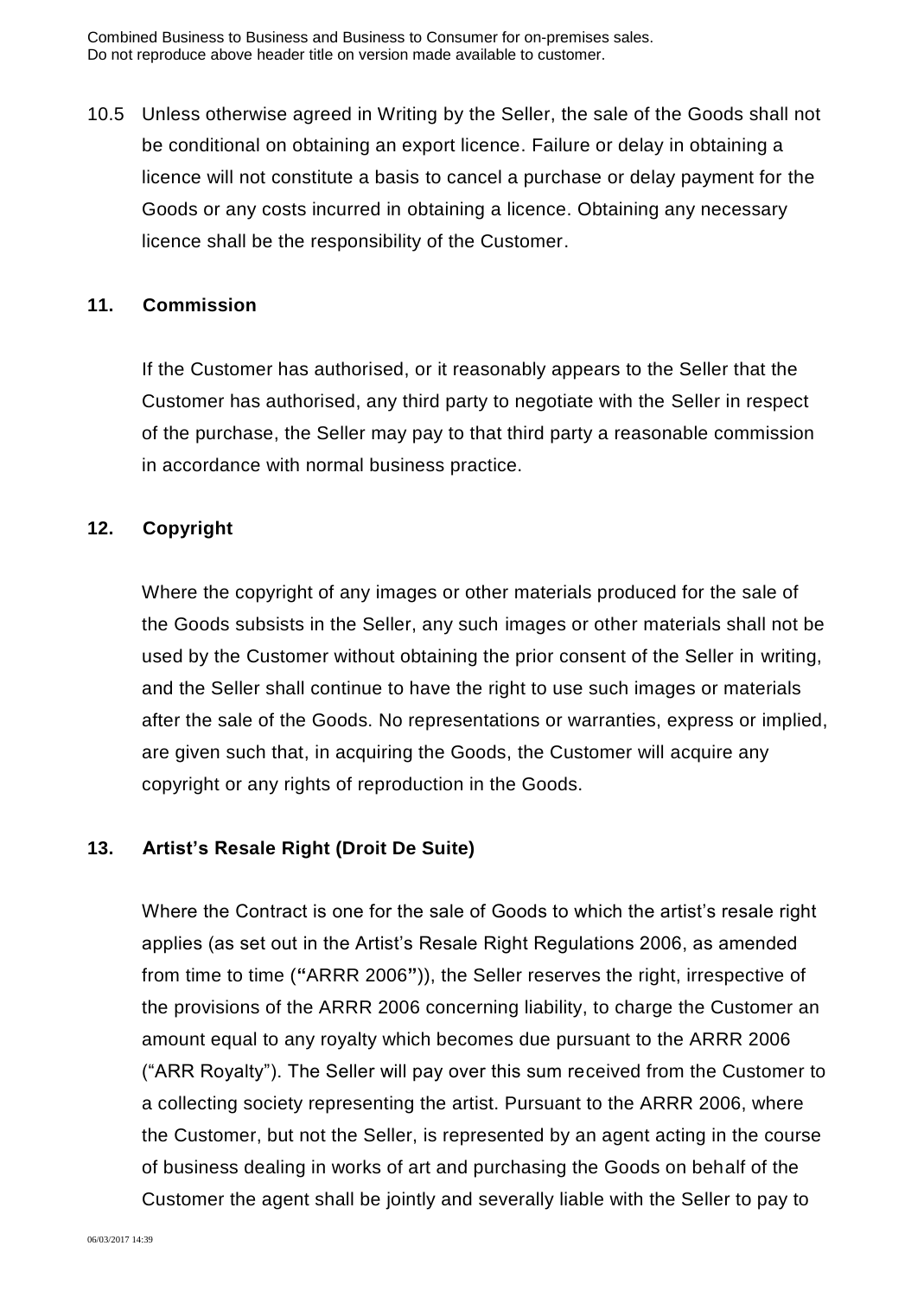the relevant collecting society any ARR Royalty that may become due in respect of the sale of the Goods. Where neither the Seller nor the Customer is represented by an agent and the Customer is purchasing the Goods in the course of business then the Customer shall be jointly and severally liable with the Seller.

### **14. Notices**

- 14.1 Any notice given under or in connection with these Conditions shall be in Writing and shall be:
	- 14.1.1 delivered by pre-paid first-class post or other next working day delivery service to the recipient's address as agreed;
	- 14.1.2 sent by fax to the recipient's main fax number as agreed; or
	- 14.1.3 sent by email to the address as agreed.
- 14.2 Any notice shall be deemed to have been received:
	- 14.2.1 if sent by pre-paid first-class post or other next working day delivery service, at 9.00 am on the second Business Day after posting or at the time recorded by the delivery service; or
	- 14.2.2 if sent by fax or email, at 9.00 am on the next Business Day after transmission.
- 14.3 This clause does not apply to the service of any proceedings or other documents in any legal action or, where applicable, any arbitration or other method of dispute resolution.

#### **15. General**

15.1 No waiver by the Seller of any breach of the Contract by the Customer shall be considered as a waiver of any subsequent breach of the same or any other